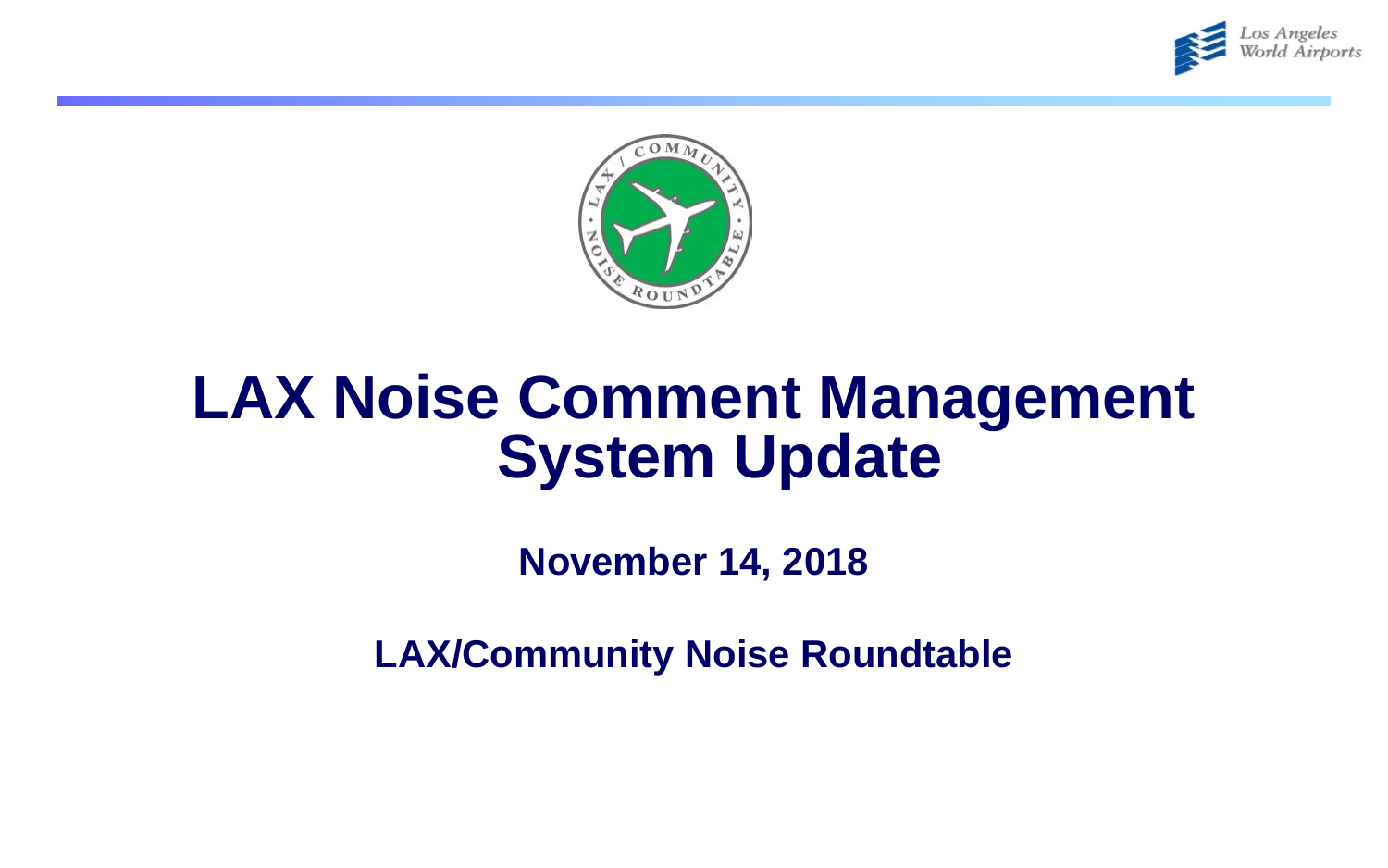## **Introducing Viewpoint**

- Integrated noise comment system: More Efficient Management
- Collects noise comments: Enhancement of Existing **Methods** 
	- Smart Web Form
		- − Stand alone
		- − WebTrak
	- Mobile Web App
	- **Phone Line**
- Additional, flexible reporting and map options
- Tentative implementation: December 3, 2018



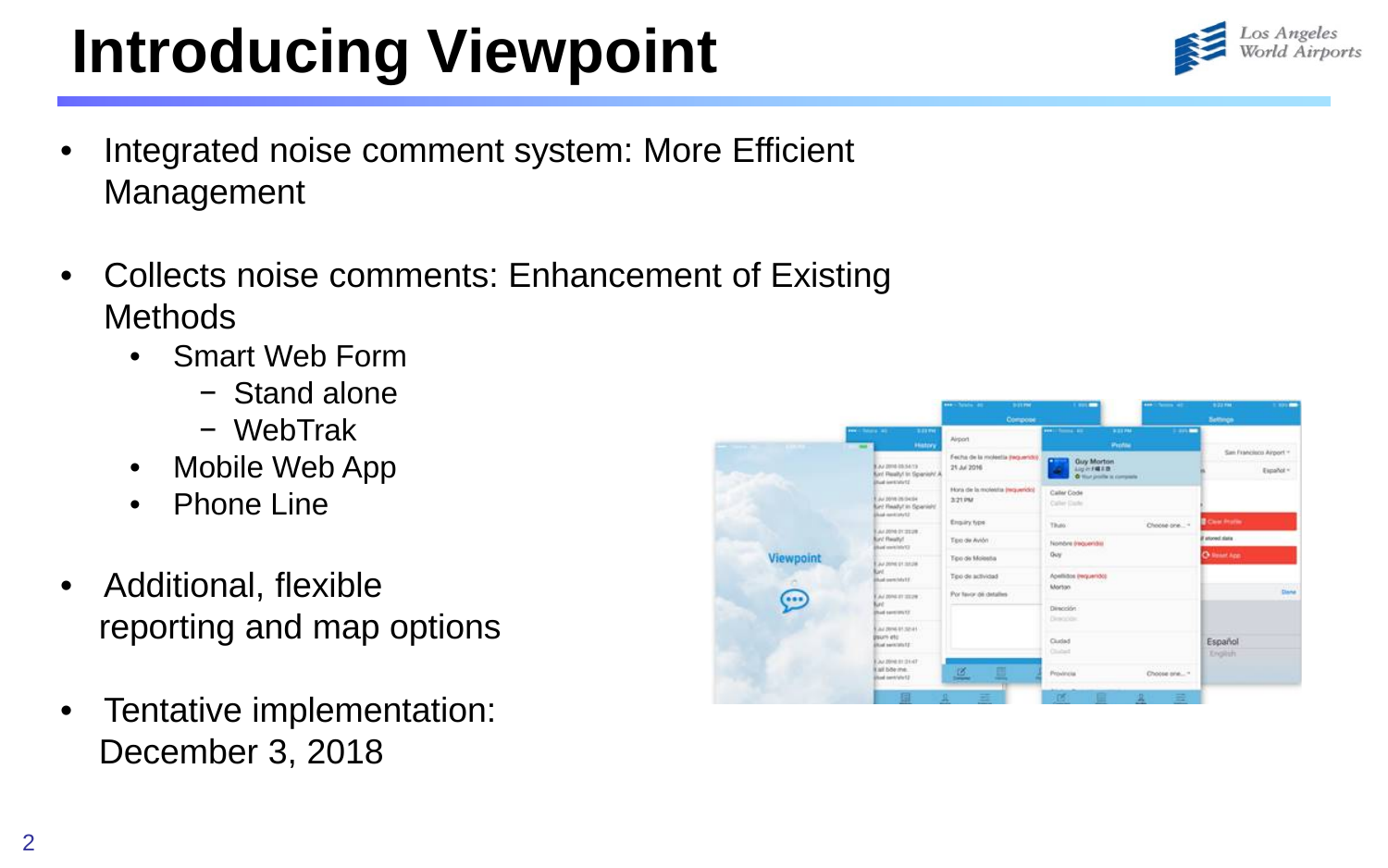## **EMS Brüel & Kjær Viewpoint**